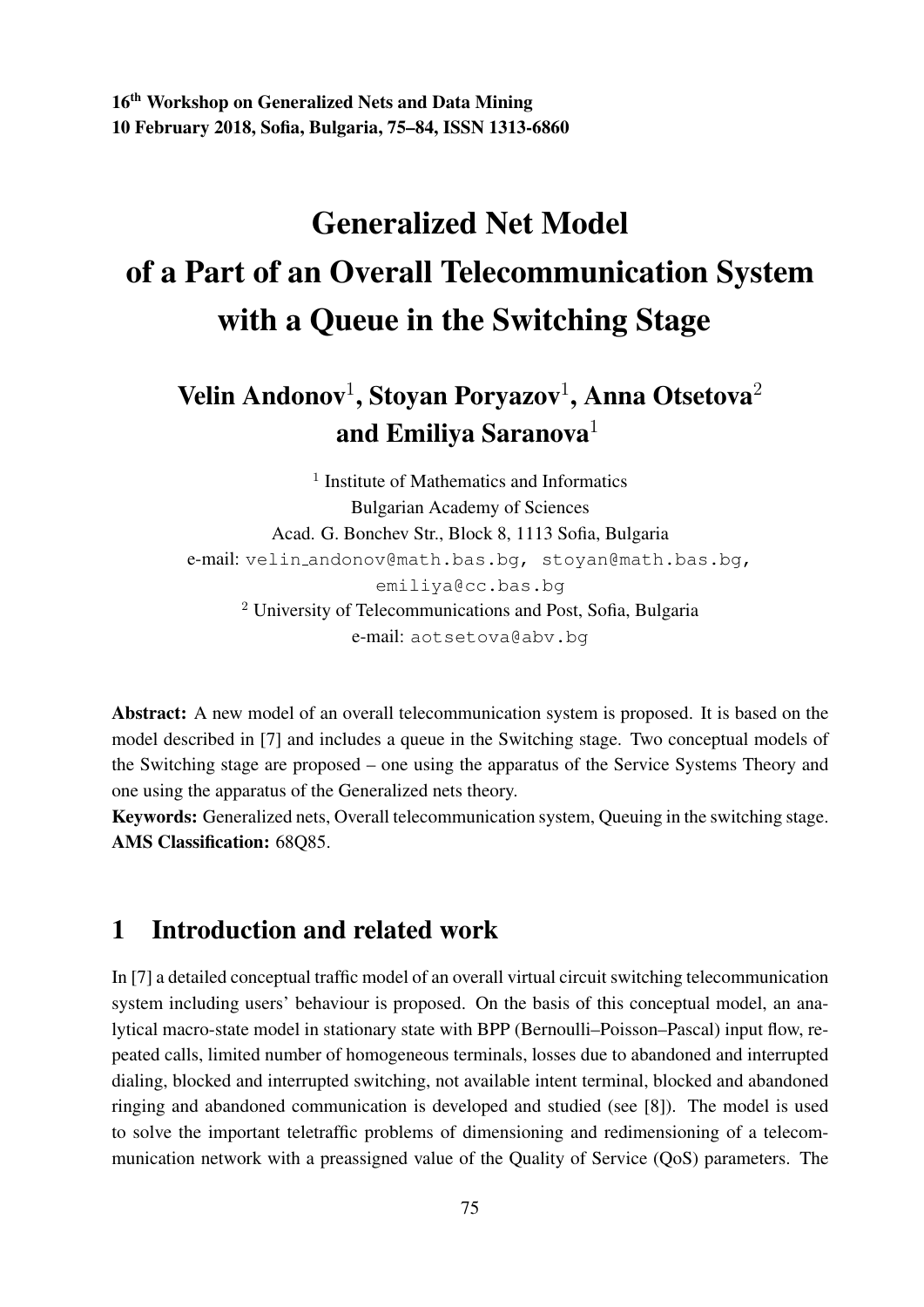

Figure 1. Classical conceptual model of an overall telecommunication system.

described approach is applicable directly to every (virtual) circuit switching telecommunication system (like GSM and PSTN) and may help considerably for ISDN, BISDN and most of the core and access networks traffic modelling. For packet switching systems, like Internet, the proposed approach may be used as a basis for comparison.

In the present paper, as opposed to [7, 8], a model with a queue in the Switching stage of the system is proposed. First, we describe the new model in terms of the Service Systems Theory and then a Generalized net model of a part of the Switching stage with a queue.

## 2 Classical conceptual model of an overall telecommunication system

The conceptual model described in [7, 8] considers user's behaviour, limited number of homogenous terminals, losses due to abandoned and interrupted dialing, blocked and interrupted switching, unavailable intent terminal, blocked and abandoned ringing and abandoned communication. The network traffic of the calling (denoted by A) and the called (denoted by B) terminals and user's traffic are considered seperately but in their interrelation. Two types of virtual devices are used: base and comprising base devices. The base virtual devices, their names, types and graphic representation are shown in Fig. 1 (see [8]). There are six different types of base virtual devices: Generator, Terminator, Modifier, Server, Enter Switch, Switch and Graphic connector. Every base virtual device, with the exception of the Switch, has no more than one entrance and/or one exit. Switches have one or two entrances and one or two exits.

Every base virtual device has the following parameters:  $F$  - intensity (frequency rate) of the flow [calls/second];  $Y$  - intensity of the device traffic [Erlangs];  $P$  - probability of directing the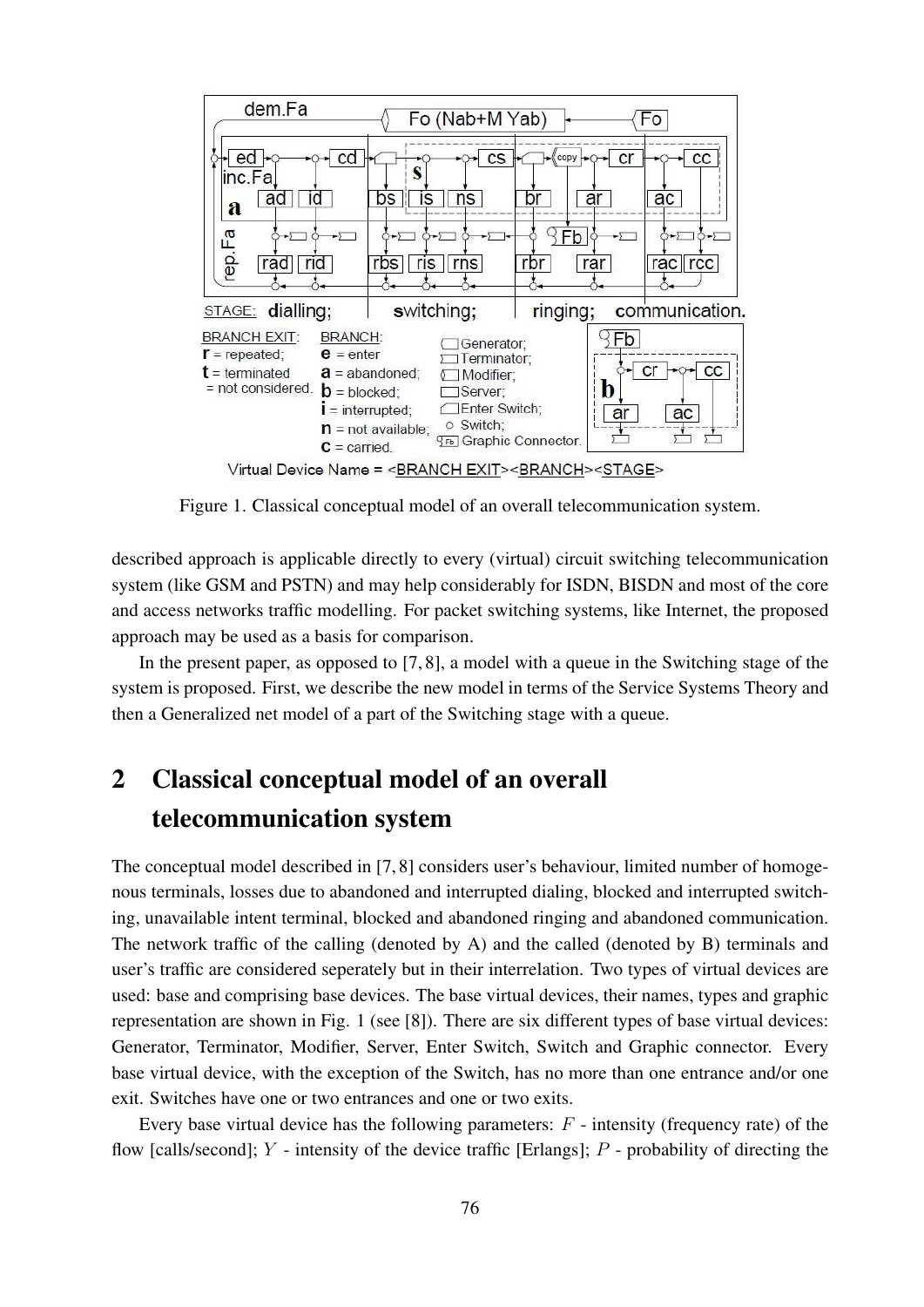external flow to the device considered;  $T$  - service time of a call in the device [seconds];  $N$  number of service places (lines, servers) in the virtual device (capacity of the device). For the purpose of more detailed description of the intensity of the flow, a special notation including qualifiers (see [5]) is used: inc. F stands for incoming flow;  $dem.F$  for demand flow; of r. F for offered flow;  $rep.F$  for repeated flow (see [5]). The same notation is used to characterize the traffic intensity  $(Y)$ .

The following comprising virtual devices are considered in the model denoted by **a**, **b**, **s** (see Fig. 1) and **ab** (not shown in Fig. 1).

- a denotes the virtual device that comprises all A-terminals (calling) in the system. It is shown with a continuous line box in Fig. 1. The devices outside the a-device belong to the network environment. The calls in the environment do not occupy network devices. They contribute to the incoming flows to the network;
- **b** denotes the virtual device that comprises all B-terminals (called) in the system, the paths of the calls occupying B-terminal and corresponding base virtual devices. It is shown in a dashed line box in Fig. 1;
- ab denotes the virtual device that comprises all the terminals (calling and called) in the system. It is not shown in Fig. 1;
- s denotes the virtual device corresponding to the switching system. It is shown with a dashed line box into the a-device in Fig.1.

For better understanding of the conceptual model in Fig. 1, some remarks have to be made. The flow of calls (B-calls) occupying the B-terminals is coming from the Copy device. The justification for this modeling approach is, in the first place, the fact that at the beginning of the ringing a second (B) terminal in the system becomes busy. In the second place, the paths of the A and B-calls are different in the telecommunication system's environment after releasing the terminals. This becomes clear when one compares the environments of the a and b - devices in Fig. 1.

Another remark that must be made is that there are two virtual devices of the type Enter Switch – before the Blocked Switching (bs) and Blocked Ringing (br) devices. When there is no free line in the switching system or the intent B-terminal is busy, these devices deflect calls. The probabilities of the call attempts entering these devices depend on the macrostate of the system denoted by  $Yab$ . The macrostate of a (virtual) device or of the overall network, considered as a device, is defined as the mean number of simultaneously served calls in this device in the observed time interval. Its analogue is the "mean traffic intensity" in [5].

In the conceptual model, there are at least  $35$  important virtual devices  $-31$  base virtual devices and 4 comprising virtual devices (a, b, ab, s). Their importance is explained by the fact that the values of their parameters determine the characteristics and the state of the telecommunication system. Every virtual device has 5 parameters and therefore the total number of parameters of the system is 175. In [8] some assumptions for the telecommunication system are stated which allow for a system of 10 equations to be obtained for the 11 base dynamic parameters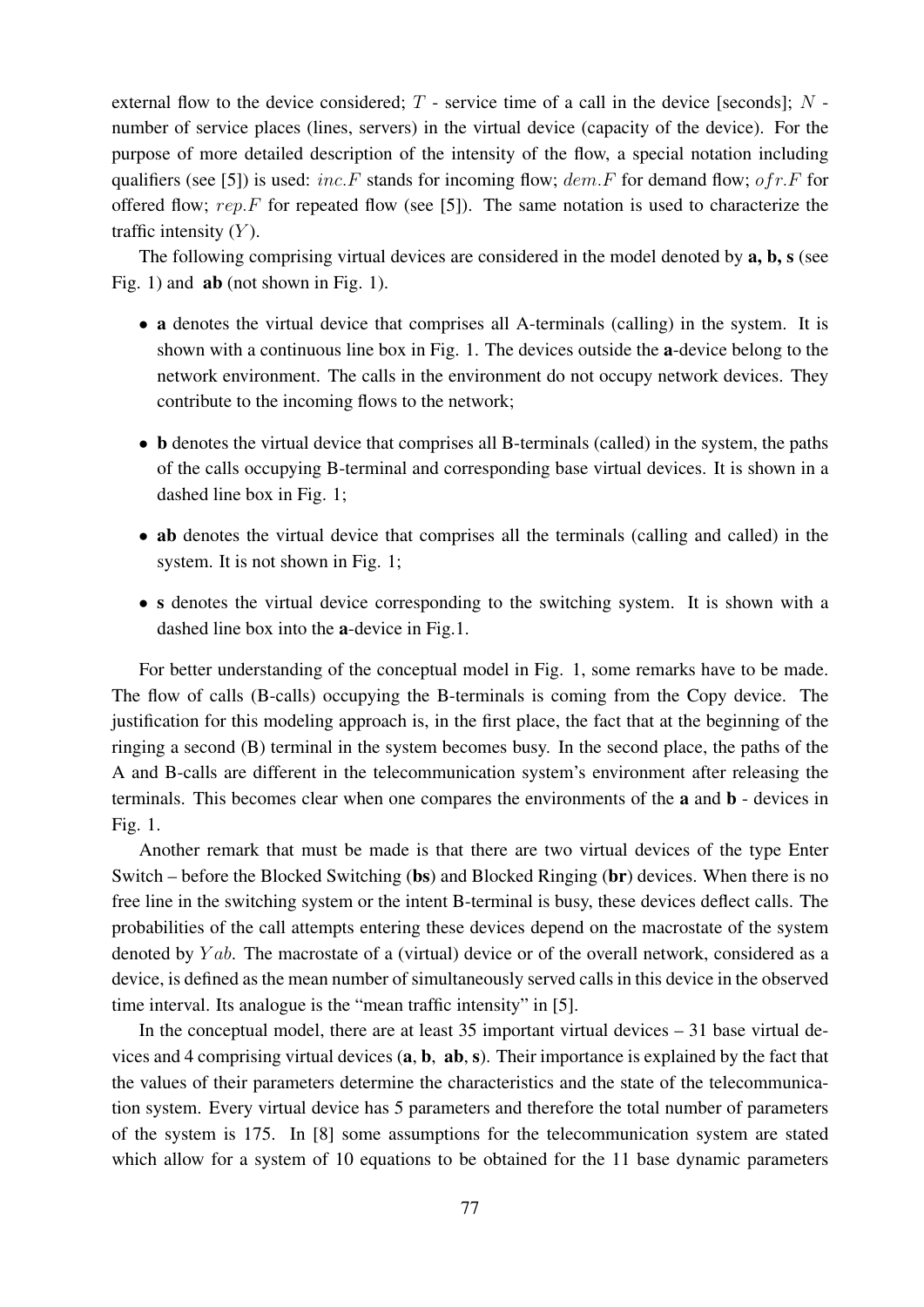$Fo, Yab, Fa, dem.Fa, rep.Fa, Pbs, Pbr, of r.Fs, Ts, crr.Ys, of r.Ys. This system is used for$ solving different teletraffic problems such as dimensioning and redimensioning of a telecommucation network.

Our goal is to extend this conceptual model with the inclusion of a queue in the Switching system. This new conceptual model is a basis for derivation of a new analytical system of equations describing the telecommunication system. The new analytical model can be used for solving various teletraffic tasks such as system state task, technical characteristics task, human behaviour tasks etc.

## 3 Conceptual model of the Switching stage of an overall telecommunication system with a queue

We consider an overall telecommunication network as the one described in the previous section but now the call attempts are serviced by the Switching system with a queue.

The new conceptual model in terms of Service Systems Theory is shown in Fig. 2. In comparison to the conceptual model in Fig. 1, the branch bs is removed because the blocked call attempts from the Enter Switch remain in the queue and they are not redirected to other virtual devices. New virtual devices in the model are a device of type Queue denoted by q, the Enter Switch before it and all devices of the bq branch. The switching system is denoted by s. The Enter Switch device before the q device redirects the call attempts when the queue is full. The base device q has the same parameters as the other base devices:  $Fq, Yq, Tq, Pq, Nq$ . The capacity of the Queue device  $Nq$  is actually the length of the queue. The queue discipline considered in the model is FIFO. The Enter switch device between the Queue device and the s-device has one important parameter – the probability of blocked switching  $(Pbs)$ . The s-device has the same parameters as the other server devices.

In order to compactly describe single queueing stations in an unambiguous way, the so called Kendall notation is often used (see [4]). It consists of 6 identifiers, separated by vertical bars, as follows:

#### *Arrivals*| *Services*| *Servers* | *Buffersize* | *Population* | *Scheduling*

where "Arrivals" characterises the arrival process (arrival distribution), "Service" characterizes the service process (service distribution), "Servers" – the number of servers, "Buffersize" – the total capacity, which includes the customers possibly in the server (infinite if not specified), "Population" – the size of the customer population (infinite if not specified) and "Scheduling" – the employed service discipline.

The queuing process in Switching stage of the telecommunication network in Kendall notation is  $M|M|Nq|Nq + Ns|Nab|FIFO$ , where M stands for exponential distribution, Ns is the capacity of the Switching system (number of equivalent internal switching lines) and  $Nab$  is the total number of active terminals (calling and called). This is related to the derivation of the analytical model of the system, and falls out of the scope of the present paper.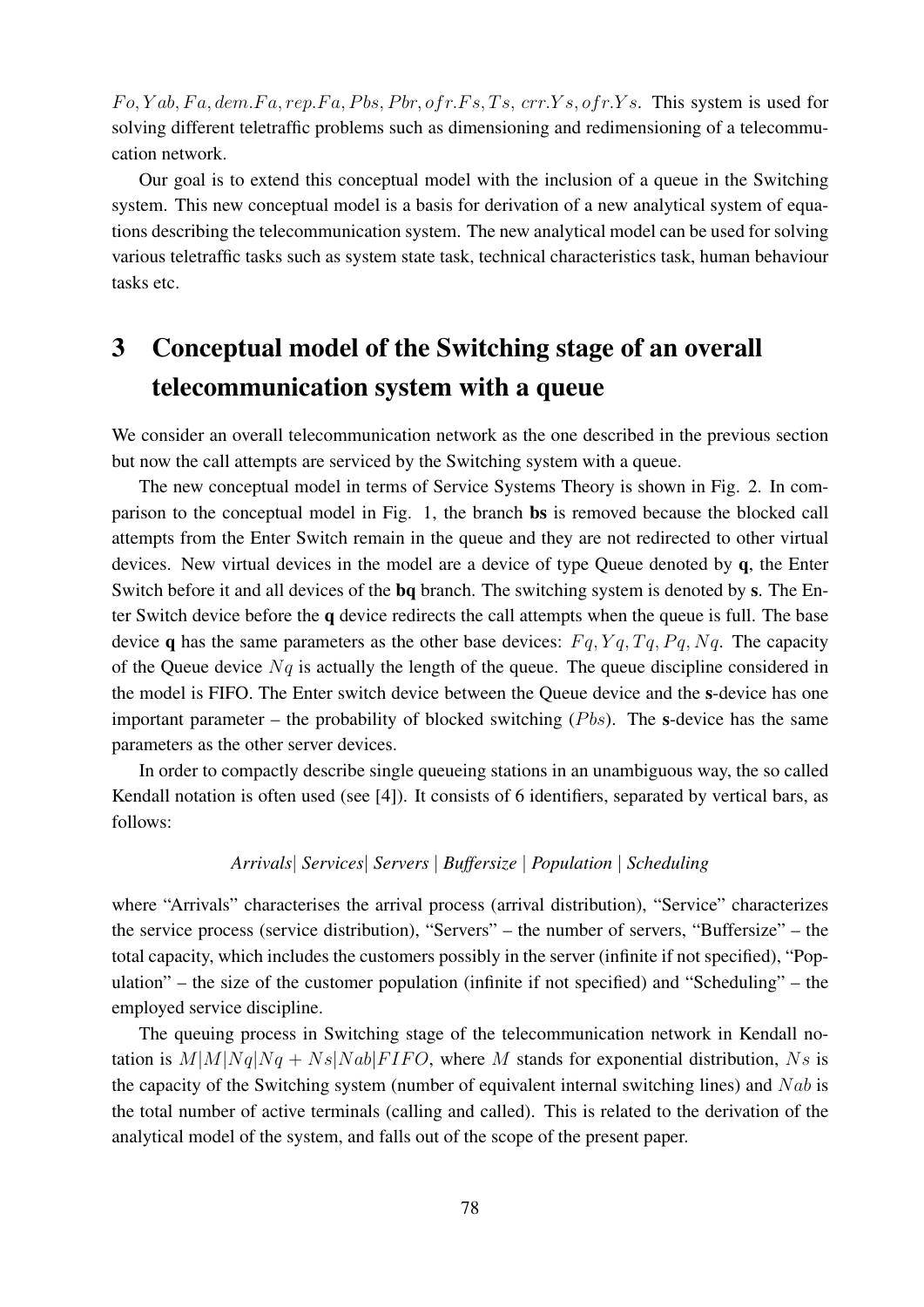

Figure 2. Conceptual model of a part of the Switching stage of an overall telecommunication system with a queue.

The important parameters of the devices in Fig. 2 can be divided into two groups. The first group consists of known parameters whose values can be obtained from the model [7, 8]. These parameters are:

- $Ts, Ns, Pbs, Ys$ ;
- $\bullet$  of r.Fq, Nq.

The second group consists of the unknown parameters related to the queuing process:

•  $Fq$ ,  $Pbq$ ,  $Tq$ ,  $Yq$ ,  $Tsq$ .

The parameter  $Tsq$  represents the service time in the Switching system when it has reached its capacity, i.e., when  $Y_s = N_s$ . In order to describe the queuing process in detail, we consider the following cases separately depending on the value of  $Y_s$ .

Case 1. If the Switching system has reached its capacity, i.e.  $Y_s = N_s$ , and there are call attempts waiting to be serviced in the Queue device, i.e.  $Yq > 0$ , then  $Pbs > 0$ . In this case the intensity of the flow carried by the Queue device is equal to the intensity of the flow leaving the Switching system, i.e.  $crr.Fq = out.Fs$  where the qualifier "out" is abbreviation of outgoing. For the outgoing flow from the Switching system we have

$$
out.Fs = \frac{Ys}{Ts},
$$

which is a restatement of the Little's theorem for this special case. Since  $Y_s = N_s$  we also have

$$
out.Fs = \frac{Ns}{Ts} = err.Fq.
$$

Case 2. If the Switching system has not reached its capacity but there are call attempts being serviced, i.e.  $0 < Y_s < N_s$ , then  $Yq = 0$  and  $Pbs = 0$ . In this case there are no call attempts waiting to be serviced in the Queue and all call attempts are passed through the device Enter switch between the **q** device and the **s** device (see Fig. 2). The equality  $Fq = Fs$  holds.

Case 3. Finally, if there are no call attempts being serviced by the Switching system, i.e.  $Ys = 0$ , then  $Fq = Fs = 0$  and  $Yq = 0$ .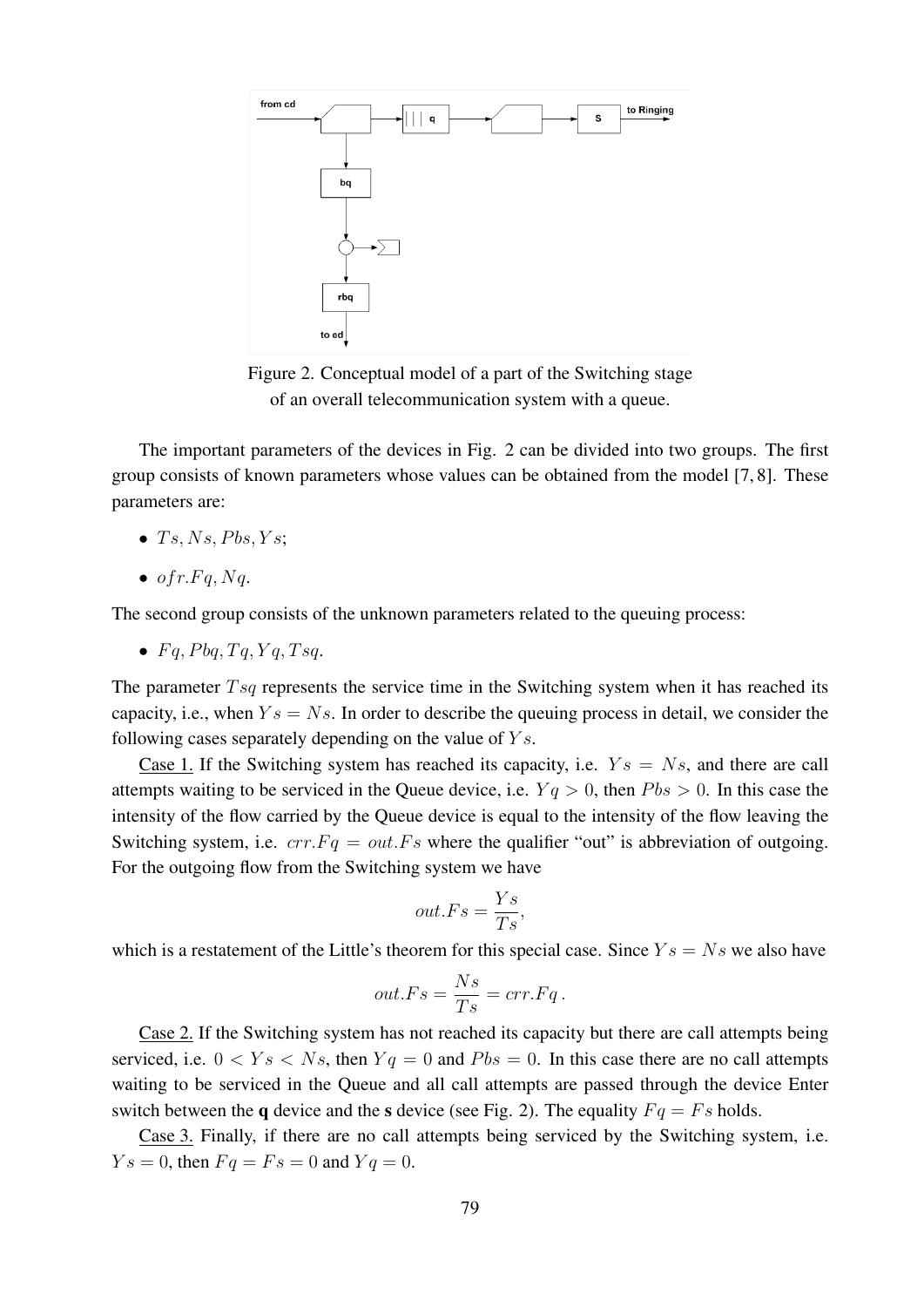### 4 Generalized net model of the Switching stage with queue

The apparatus of Generalized Nets (GNs) has been used to represent the functioning and performance results of various types of systems in the sense of the Abstract Systems Theory of M. Mesarovich and Y. Takahara (see [2,3]). In [6] GNs are used as an alternative approach to the conceptual modeling of an overall telecommunication system. Two GN models are proposed – one using standard GNs and one using Generalized nets with characteristics of the places (see [1]). In the present paper we propose a GN model of the queuing process in an overall telecommunication system. It corresponds to the Service Systems Theory model from the previous section. The graphical representation of the net is shown in Fig. 3.



Figure 3. Generalized net model of the Switching stage of an overall telecommunication system with a queue.

The places of the GN correspond to base virtual devices as follows:

- $l_1$  represents the cd device from Fig. 1. It has no analogue in Fig. 2;
- $l_3$  and  $l_4$  represent the base virtual device **bq**;
- $l_6$  and  $l_7$  represent the base virtual device rbq;
- $l_5$  corresponds to the Terminator after **bq**;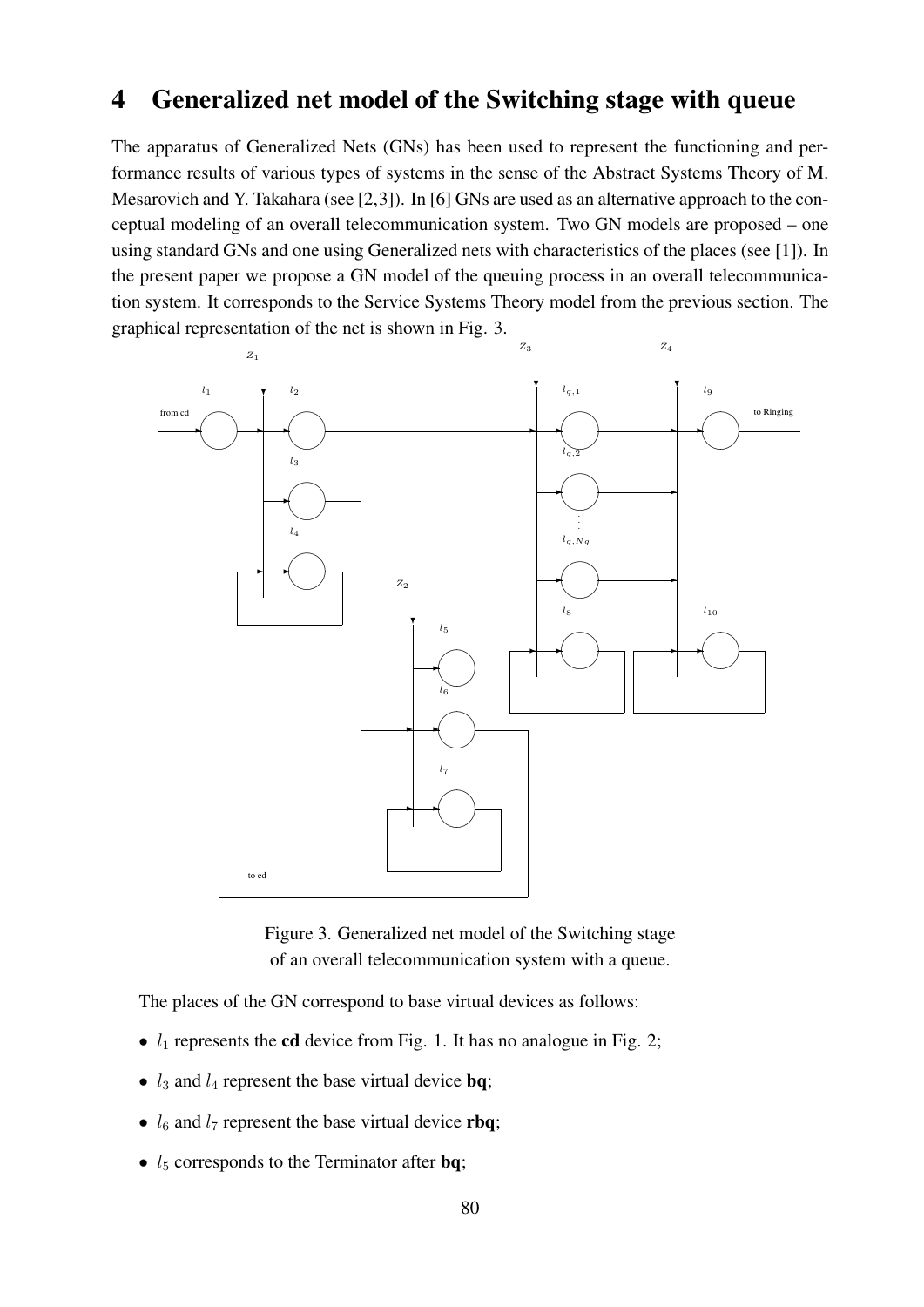- $l_{q,1}, l_{q,2}, ..., l_{q,Nq}$  and  $l_8$  represent the base virtual device q;
- $l_9$  and  $l_{10}$  correspond to the s device (comprising device of the Switching system);

Each of the four transitions has the following meaning:

- $Z_1$  represents the function of the Enter Switch device before the q device;
- $Z_2$  represents the Switch device below the **bq** device;
- $Z_3$  represents the service of call attempts in the q device;
- $Z_4$  represents the service of call attempts in the Switching system (s device in Fig. 2).

Five different types of tokens are used in the model.

- Tokens of type  $\alpha$  represent the call attempts. They enter the net in place  $l_1$  with characteristic *"volume, duration of service, call destination".*
- A token of type  $\beta$  stays in place  $l_4$  in the initial moment. It is used to accumulate data about the bq device.
- A token of type  $\gamma$  stays in place  $l_7$  in the initial moment. It is used to accumulate data about the rbq device.
- A token of type  $\delta$  stays in place  $l_8$  in the initial moment. It is used to accumulate data about the q device.
- A token of type  $\epsilon$  stays in place  $l_{10}$  in the initial moment. It is used to accumulate data about the s device.

All tokens except the  $\alpha$ -tokens have initial characteristic: "*initial values of*  $Y_{dn}$ ,  $P_{dn}$ ,  $F_{dn}$ ,  $T_{dn}$ ", where dn should be replaced by the corresponding device name.

Detailed description of each of the transitions follows. The GN is a reduced one and every transition has the form  $Z = \langle L', L'', r \rangle$ .

$$
Z_1 = \langle \{l_1, l_4\}, \{l_2, l_3, l_4\}, r_1 \rangle
$$

where

$$
r_1 = \begin{array}{c|cc} & l_2 & l_3 & l_4 \\ \hline l_1 & W_{1,2} & W_{1,3} & W_{1,4} \\ l_4 & false & false & true \end{array}
$$

and

- $W_{1,2} = "Y_a < N_a"$ ;
- $W_{1,3} = \neg W_{1,2}$ ;
- $W_{1,4} = W_{1,3}$ .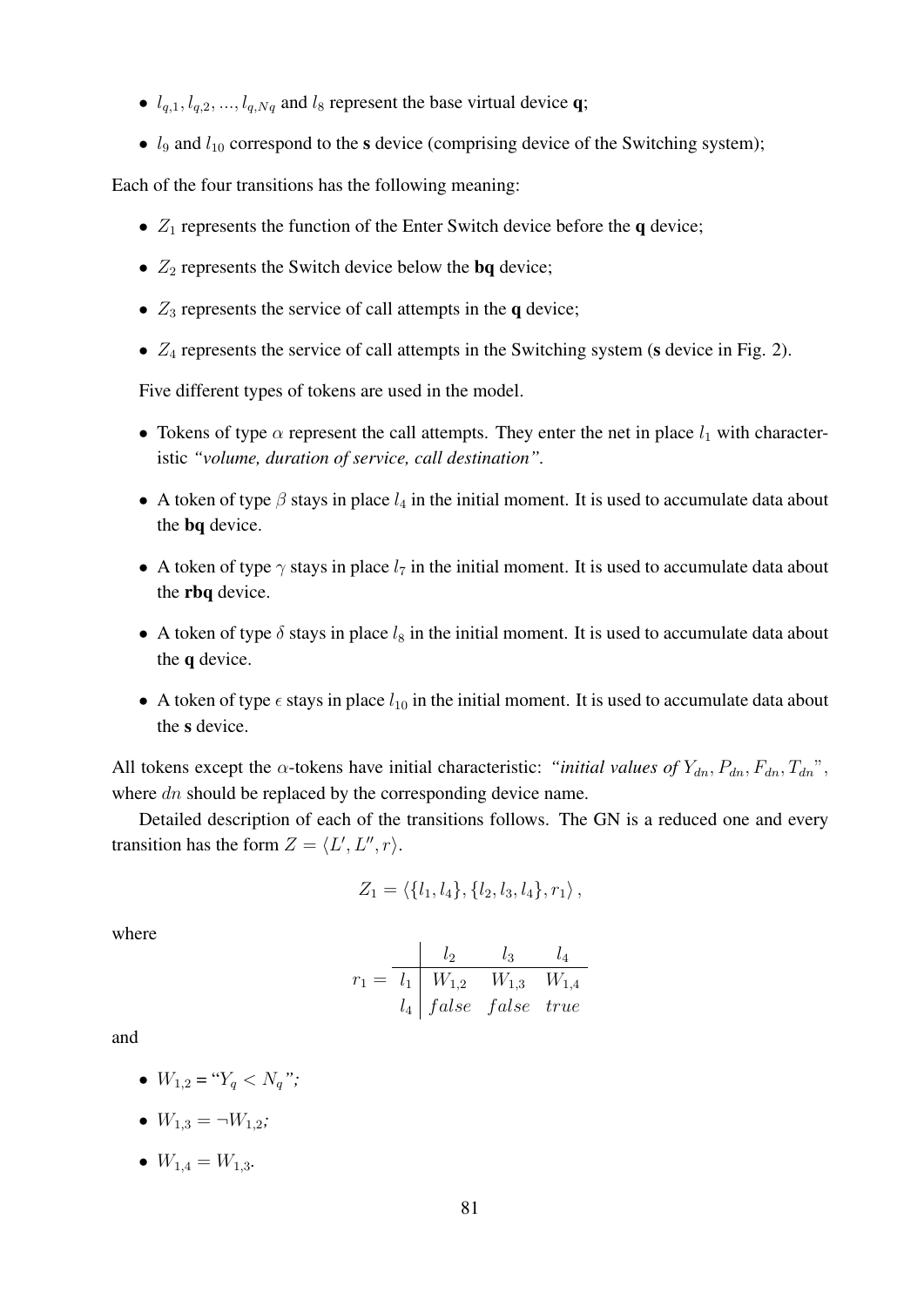When the truth value of the predicate  $W_{1,2}$  is "true", the token  $\alpha$  enters place  $l_2$  without obtaining any new characteristic. When the truth value of the predicate  $W_{1,3}$  is "true" the token  $\alpha$  splits into two identical tokens one of which enters place  $l_3$  and the other one merges with the β token in place  $l_4$ . In place  $l_3$  the tokens do not obtain new characteristics. Token β in place  $l_4$ obtains the characteristic *"current value of*  $Y_{bq}$ ".

$$
Z_2 = \langle \{l_3, l_7\}, \{l_5, l_6, l_7\}, r_2 \rangle
$$

where

$$
r_2 = \frac{l_5}{l_3} \frac{l_6}{W_{3,5}} \frac{l_6}{W_{3,6}} \frac{l_7}{W_{3,7}}
$$
  

$$
l_7
$$
 false false true

and

- $W_{3,5}$  = "the current call is terminated (with a given probability  $1 Prbq$ )";
- $W_{3,6}$ ="the current call is repeated (with a given probability  $Probq$ )";
- $W_{3,7} = W_{3,6}$ .

When the truth value of the predicate  $W_{3,5}$  is "true" the current token  $\alpha$  enters place  $l_5$  without obtaining any new characteristic. When the truth value of the predicate  $W_{3,6}$  is "true" the current token  $\alpha$  splits into two identical tokens one of which enters place  $l_6$  and the other one enters place  $l_7$  where it merges with the  $\gamma$  token. In place  $l_6$  the tokens do not obtain any new characteristics. Token  $\gamma$  in place  $l_7$  obtains the characteristic *"current value of*  $Y_{rbq}$ ".

$$
Z_3 = \langle \{l_2, l_8\}, \{l_{q,1}, l_{q,2}, ..., l_{q,Nq}, l_8\}, r_3 \rangle,
$$

where

$$
r_3 = \frac{l_{q,1}}{l_2} \frac{l_{q,2}}{W_{2,q1}} \frac{l_{q,2}}{W_{2,q2}} \cdots \frac{l_{q,Nq}}{W_{2,qNq}} \frac{l_8}{W_{2,8}}
$$
  

$$
l_8
$$
 false false . . . false true

and

- $W_{2,qi}$  = "The output  $l_{q,i}$  is the highest priority empty place among places  $l_{q,1}, l_{q,2}, ..., l_{q,Nq}$ " for  $i = 1, 2, ..., Nq$ ;
- $W_{2,8} = W_{2,q1} \vee W_{2,q2} \vee ... \vee W_{2,qNq}$ .

In order to employ FIFO queuing discipline, each of the output places  $l_{q,1}, l_{q,2}, ..., l_{q,Nq}$  should have capacity 1 and their priorities can be such that  $\pi_L(l_{q,1}) > \pi_L(l_{q,2}) > ... > \pi_L(q, Nq)$ . When at least one of the predicates  $W_{2,qi}$  for  $i = 1, 2, \dots, Nq$  is true, the  $\alpha$  token in place  $l_2$ splits into two identical tokens, the first of which enters the corresponding output place among places  $l_{q,1}, l_{q,2}, ..., l_{q,Nq}$  without obtaining new characteristic. The other one enters place  $l_8$  where it merges with the  $\delta$  token. Token  $\delta$  obtains the characteristic *"current value of*  $Y_q$ ,  $T_q$ ,  $F_q$ , list of *all tokens in the output places*  $l_{q,1}, l_{q,2}, ..., l_{q,Nq}$  *and the duration of their stay in the place*".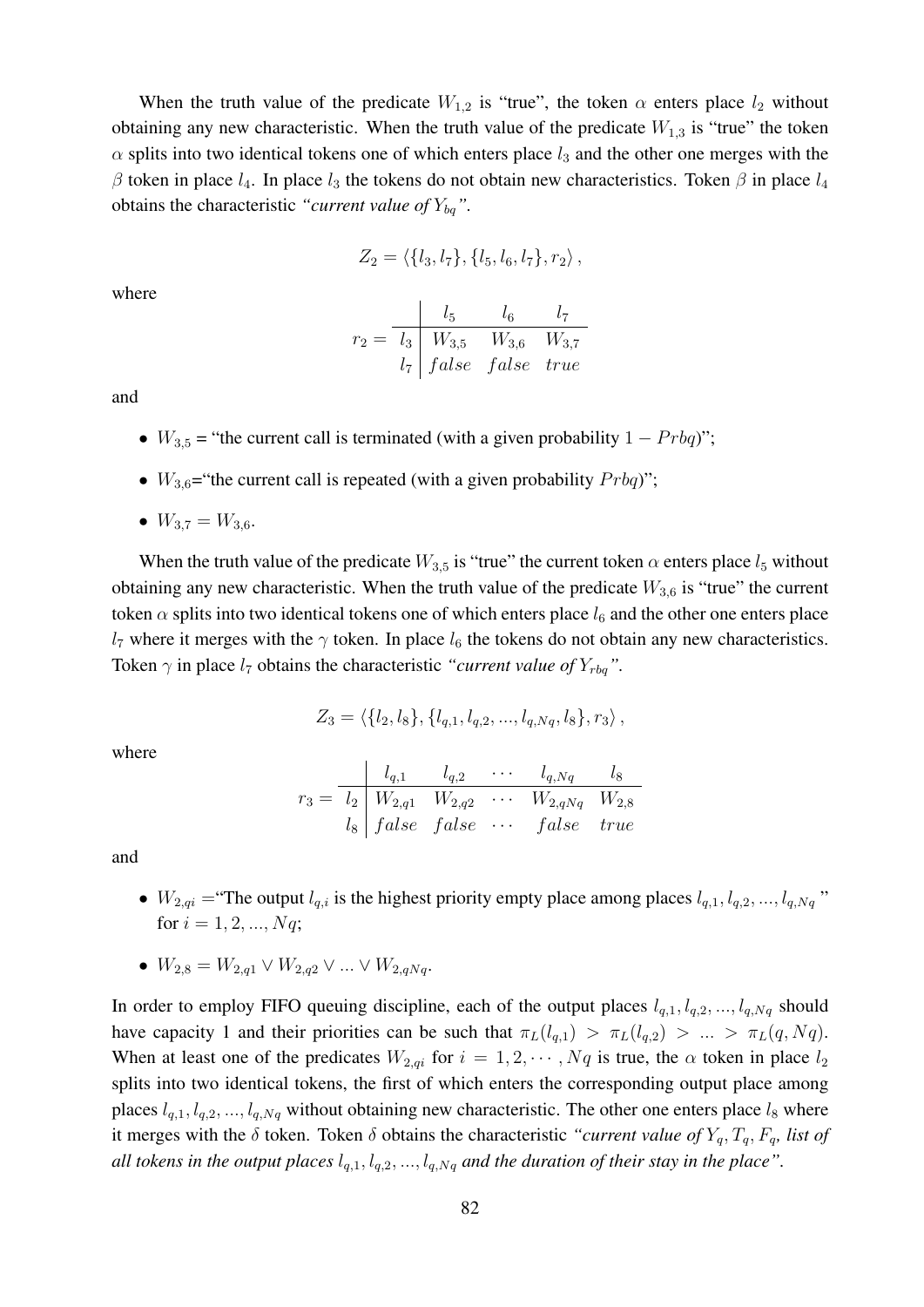$Z_4 = \langle \{l_{a,1}, l_{a,2}, ..., l_{a,Nq}, l_{10}\}, \{l_9, l_{10}\}, r_4\rangle,$ 

where

|         |            | lg          | $l_{10}$     |
|---------|------------|-------------|--------------|
| $r_{4}$ | $l_{q,1}$  | $W_{q1,9}$  | $W_{q1,10}$  |
|         | $l_{q,2}$  | $W_{q2,9}$  | $W_{q2,10}$  |
|         |            |             |              |
|         | $l_{q,Nq}$ | $W_{qNq,9}$ | $W_{qNq,10}$ |
|         | $l_{10}$   | false       | true         |

and

- $W_{qi,9}$  = "The current token in place  $l_{q,i}$  has stayed more time in the place than the tokens in all places  $l_{q,1}, l_{q,2}, ..., l_{q,Nq}$  and  $Y s < N s$ ", for  $i = 1, 2, ..., Nq$ ;
- $W_{qi,10} = W_{qi,9}$  for  $i = 1, 2, ..., Nq$ .

When at least one of the predicates  $W_{qi,9}$  for  $i = 1, 2, ..., Nq$  is "true" the  $\alpha$  token in the corresponding input place splits into two identical tokens the first of which enters place  $l_9$  without obtaining new characteristic. The other one enters place  $l_{10}$  where it merges with the  $\epsilon$  token. Token  $\epsilon$  obtains the characteristic *"current value of*  $Y_s$ ,  $T_s$ ,  $F_s$ ".

### 5 Conclusions and future work

The Classical conceptual model of an overall telecommunication system with a Switching stage with queue as described in the present paper is a new conceptual model of an overall telecommunication system. This new model is a first step towards the construction of analytical model of the system which can be used to solve important teletraffic problems. The GN model of the Switching stage with queue can also be used as a base for derivation of analytical dependencies between the parameters of the system. Its graphical representation uses only three types of objects: arcs, places and transitions. The conceptual model in terms of Service Systsems Theory uses more objects from different types (the virtual devices), each of which has a specific function. In the GN model, the function of each of the virtual devices is described in terms of the GN theory in the description of the transitions.

In our future work, we plan to construct GN models of the other stages: Dialling, Ringing, Communication, and a GN model of the telecommunication system as a whole. We consider using some GNs extensions such as Generalized nets with charcateristics of the places, Generalized nets with volumetric tokens, etc. These models will be compared to models in which ordinary GNs are used.

### Acknowledgements

The work was partially funded by the Bulgarian NSF Projects DM 12/2 – "New Models of Overall Telecommunication Networks with Quality of Service Guarantees" (the work of V. Andonov and A. Otsetova) and DCOST 01/9 (the work of S. Poryazov and E. Saranova).